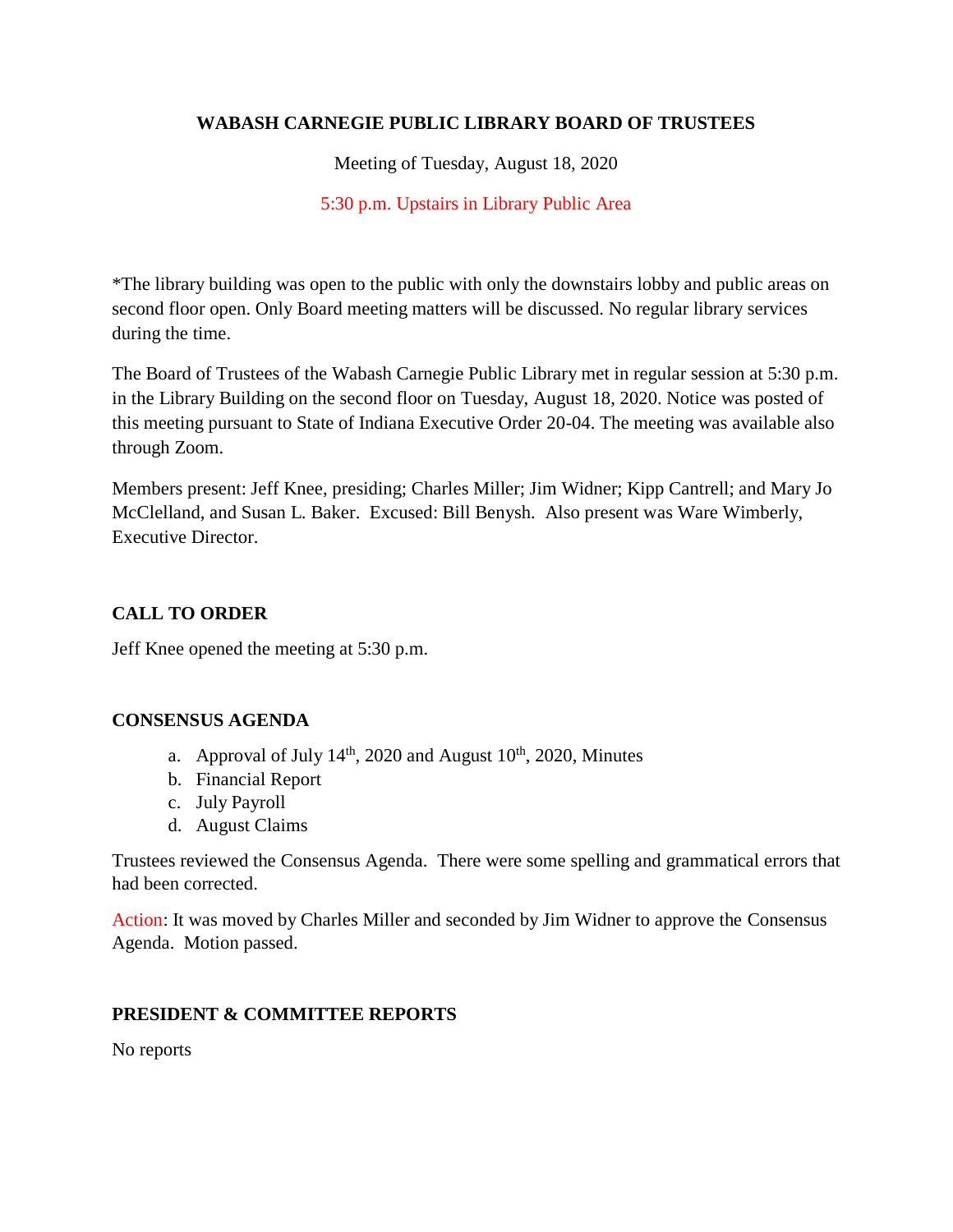*Minutes – August 18th, 2020, p. 2*

### **NEW BUSINESS**

#### Advertise 2021 Budget

The Trustees and Ware reviewed proposed budget for 2021. The proposed 2021 budget has a 3.6% increase in levy (can go as high as 4.2%). It increases the overall budget (Operating + L.I.R.F.) from \$1,563,593.00 to \$1,622,593.00. The Operating Fund would increase by \$59,000. It was agreed to proceed to advertise the proposed 2021 budget.

The public hearing on the budget is scheduled for September  $15<sup>th</sup>$  and for adoption to be on October 20<sup>th</sup>. A copy of the most recent Net Assessed Valuation from the Wabash County Auditor's Office was included. The adjusted net assessed valuation is \$348,139,557.00.

Action: Charles Miller made the motion and Jim Widner seconded it to advertise the proposed 2021 budget with the public hearing on September  $15<sup>th</sup>$  and adoption on October 20th. Motion passed.

### Wabash Carnegie Public Library Continuing Education Policy

The Trustees and Ware reviewed the current Wabash Carnegie Public Library Continuing Education Policy and whether to keep two requirements: B grade or better and reimbursement to the library if he or she leaves library employment within 1 year. Following discussion, it was agreed to keep both. No other changes were needed.

Ware notified that Abby Abbott was working on a Masters of Library Science degree through Indiana University's School of Informatics and Computing and has three courses that need to be completed for the LC5 certification requirements with the Information Manager Services position. Abby has just finished the first of three courses and anticipates finishing the remaining two by the end of December 2020. The Trustees agreed to proceed to reimburse Abby as soon as possible since she had completed one of the courses needed for certification purposes.

Action: Jim Widner made the motion and seconded by Susan L. Baker to approve the policy as is with no changes. Motion passed.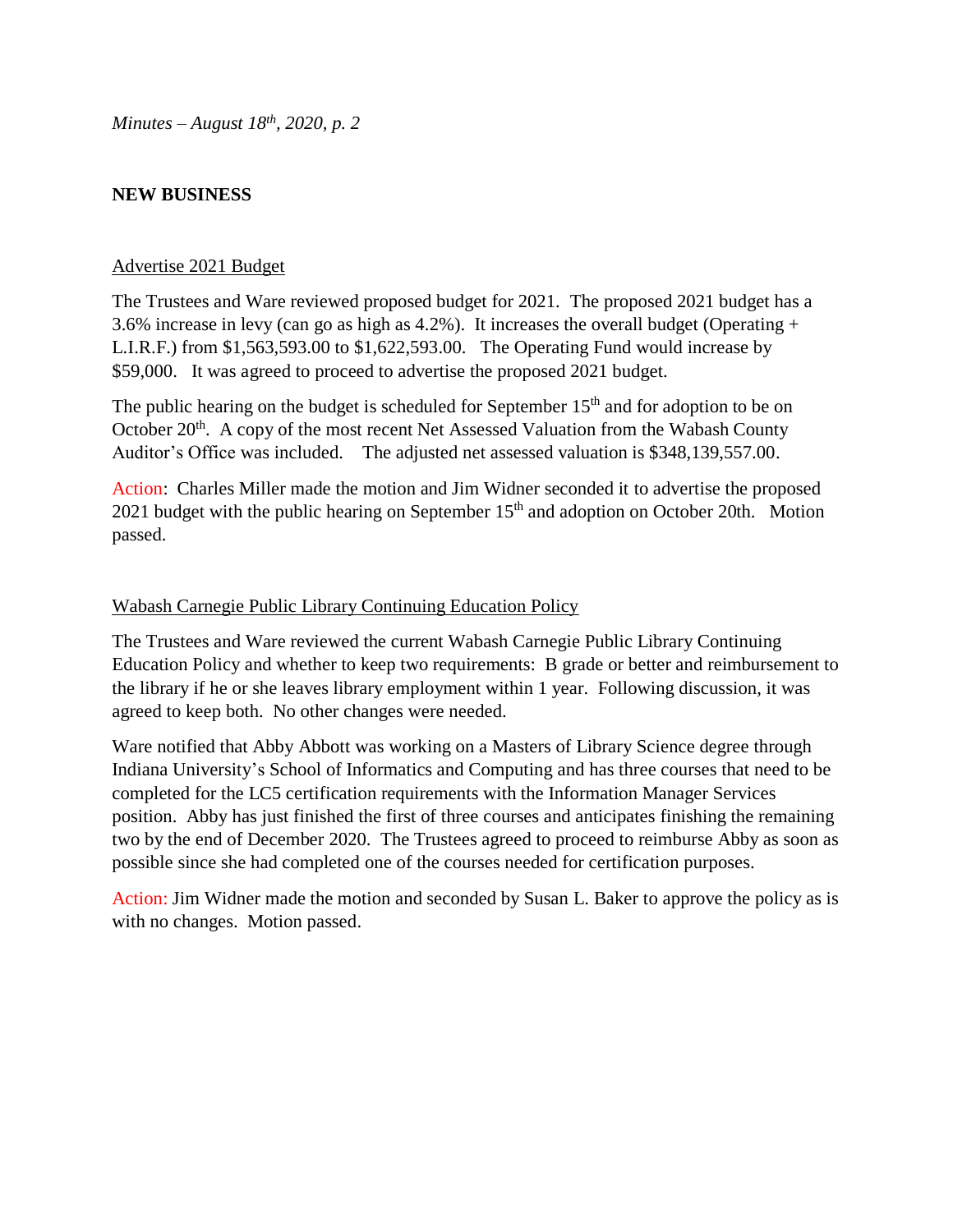*Minutes – August 18th, 2020 – p. 3*

## **ADMINISTRATIVE UPDATE/DIRECOR'S REPORT**

#### Hours Open the Public

The trustees and Ware discussed a timeline for extending the hours the library will be open. Although he would like to extend them, Ware has been concerned about the resurgence of COVID-19 cases and the governor's not advancing the reopening of the state to Stage 5. Currently the library is open from 11:00 a.m. to 5:00 p.m. Monday through Friday and if things in regard to COVID-19 improve or don't worsen, Ware recommended that the library would begin to open at 9:00 a.m. He is tentatively looking at being open from 9:00 a.m. to 5:00 p.m. Monday through Saturday starting August 31 but he will wait until August 27 when the Governor will give an update on the current Stage 4.5 before making a definite decision. Because some staff are at higher risk of contracting COVID-19, Ware is hesitant about being open in the evenings. Depending on how things proceed, Ware plans to re-evaluate being open in the evenings in the early part of September. The trustees concurred with the general timeline."

### Flipster/Magazines

The Trustees and Ware discussed the renewal of e-magazine subscriptions through Flipster. A spreadsheet that compared titles through Flipster and through Overdrive was discussed and duplications between the two providers were eliminated. This reduced the renewal for Flipster.

### Digital Access Cards

The library is excited to announce it is partnering with Wabash City Schools on making Digital Access Cards available for student in Wabash City Schools starting the end of August. Ware will keep the Board apprised of updates.

#### Small Roof Patches

Following discussion with Michael Kinder & Sons, representatives from CMS Roofing patched tears in the rubber roof of the 1970's addition area. Ware needs to follow up on finding out what the warranty is for the completed work.

*Minutes – August 18th, 2020 – p. 4*